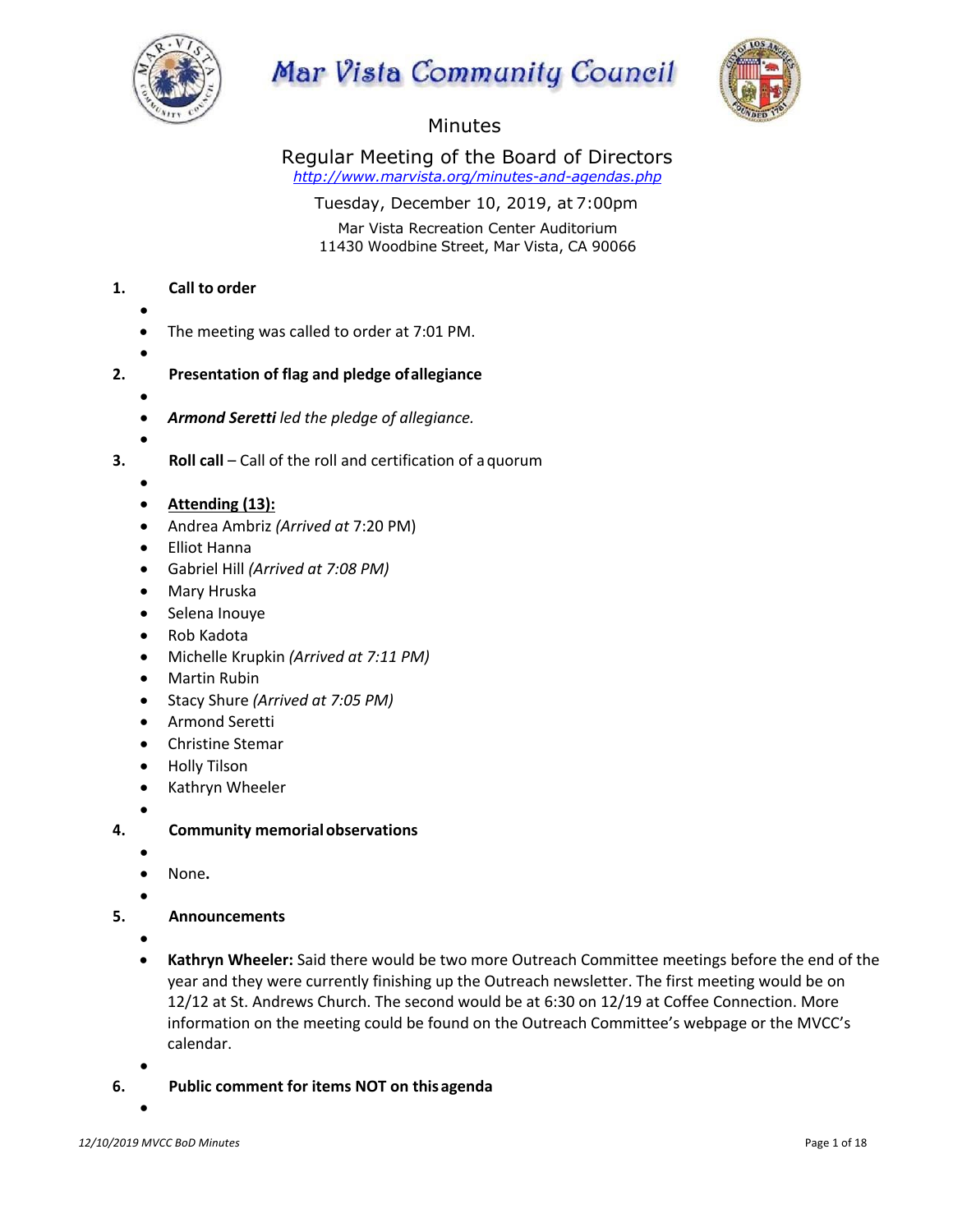- **Robin Doyno:** Said that DONE and the LA Department of Elections had put together panel to look into Neighborhood Council elections and he had been appointed as one of the panel members. He was happy to hear the community's thoughts and he asked them to contact him via his email: rdoynophoto@CA.rr.com
- •
- **Rob Kadota:** Said he had left three handouts on a table in the back. The first was for the Mar Vista Land Keepers Preservation, a nonprofit that takes care of the medians in the Zone 4 area that was looking for donations. Second was the Mar Vista Neighborhood Association's Fall/Winter newsletter published quarterly. The third was the Street Smarts publication that the MVCC had recently purchased and had the MVCC's sticker on it.
- •
- *Stacy Shure arrived at 7:05 PM.*
- •
- **Lily Ana Alvarez:** Said she was there representing the nonprofit organization, Connections for Children. They are a nonprofit workshop, resources and referral agency. They provide families with resources for childcare, including programs that pay for child care. They are currently enrolling in their subsidy childcare program for low income families. They also provided free training programs for early educators at their Westchester office. She brought some fliers and her card for anyone who was interested.
- •
- **Carlos Salvador:** Said he was there representing the Los Angeles Homeless Services Authority (LAHSA). He said the next greater LA County Homeless Count would be between January 21<sup>st</sup> and 23<sup>rd</sup>. The Mar Vista Homeless Count would be on January 22<sup>nd</sup>. The MVCC had agreed to be one of the deployment sites at the Mar Vista Recreation Center. He thanked them for that. There 162 deployment sites across the county. 8,000 people were volunteering across the 3 nights. It is the biggest count in nation. The count helps the organization identity progress, trends and needs for resources and funding. He brought flyers with more information and said he would stick around to answer questions.
- - *Gabriel Hill arrived at 7:08 PM.*
- •
- **7. Ex-parte communications and conflicts-of-interest** *Each board membershall declare any exparte communications or conflicts-of-interest pertaining to items on or related to this agenda.*
	- •
	- **Kadota**: Had no conflicts to declare.
	- •
	- **Selena Inouye:**: Said she had conflict of interest with Agenda Item 15.4, the second motion regarding a longer survey submitted by a stakeholder.
	- •
	- **Gabriel Hill:** Had no conflicts to declare.
	- •
	- **Wheeler:** Had no conflicts to declare.
	- •
	- **Martin Rubin:** Had no conflicts to declare.
	- •
	- **Elliot Hanna:** Said he had communicated with board members regarding items 11.2, 15.1, 15.2, 15.3, 15.4, 15.5 and 15.6. His communications were all clarifying questions and never involved the majority of the board.
	- •
	- **Mary Hruska:** Said she had communicated with board members regarding items 15.4, 15.5, 15.6, and 15.8.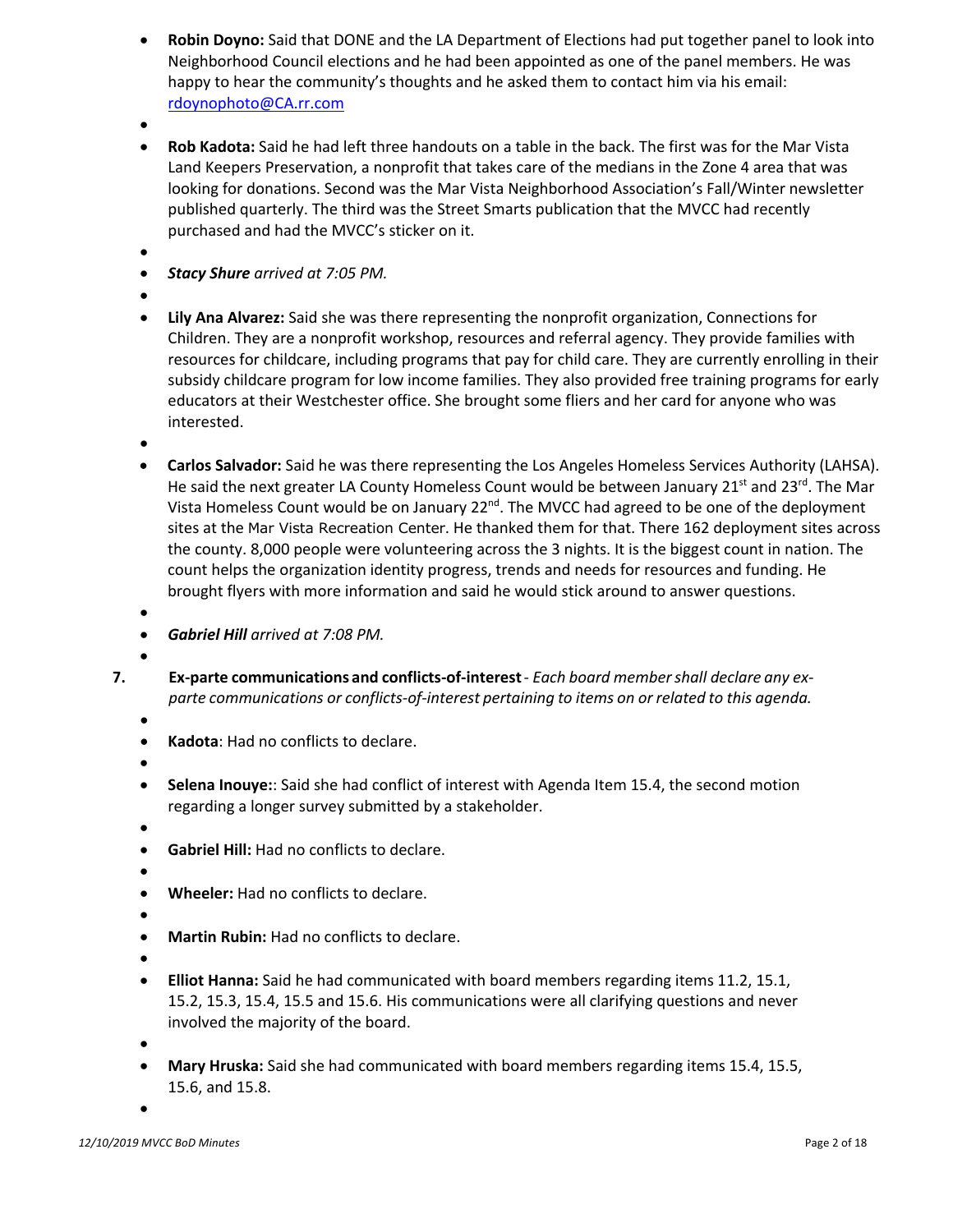- **Stacy Shure:** Had no conflicts to declare.
- •
- **Christine Stemar:** Had no conflicts to declare.
- •
- **Armond Seretti:** Said he had communicated with board members regarding item 11.2.
- •
- **Holly Tilson:** Had no conflicts to declare.
- •

## **8. Adoption of the agenda**

- - **Inouye:** Said she thought it seemed logical to hear the survey items first before hearing the items about the outreach for the survey.
	- •
	- *Wheeler moved to remove item 15.1. Without objection 15.1 was removed.*
	- •
	- *Inouye moved to hear items 15.4, 15.5, 15.6 before item 15.2. Shure seconded.*
	- •
	- *Wheeler objected.*
	- •
	- *With 2 no votes, and 8 yes votes the order of the agenda was so amended. The Chair abstained from voting.*
	- •
	- *Seretti moved to approve the agenda as amended. Rubin seconded.*
	- •
	- *Without objection the agenda as amended was approved.*
- •
- **9. Approval of minutes** *Approval of the minutes from the November 12, 2019 meetings of the Board of Directors.*
	- •
	- **Wheeler**: Submitted grammar and spelling corrections on page 3 and 11 of the November 12, 2019 minutes to Secretary Mary Hruska.
	- •
	- *Rubin moved to approve the minutes as corrected. Seretti seconded.*
	- •
	- *Without objection the corrected minutes were approved.*
	- •

## **10. Reports**

**10.1. Elected official and city department reports** – *Reports from any elected officials,their representatives, or representatives of city departments in attendance.*

- **Kasey Kokenda, Field Representative for CA Assembly Member Sydney Kamlager-Dover:** Said she had a few quick announcements. Their office would be hosting a "Lattes and Legislation" session with the Assembly Member (AM) on January  $26<sup>th</sup>$ , 2020. This would be a good opportunity to meet and speak with the AM one on one. The location was still TBD, but their office would post the location on Facebook and send out an email blast soon. The Legislative Session had just ended and a new one was about to begin. The AM had recently publicly supported legislation to expand the Baldwin Hills Conservancy and legislation to help incarcerated women. They had a public hearing a few months ago and would have another in February. Those interested in attending the . Ask to be put on list. She will announce it again. Will be at 9am.
- •
- *Michelle Krupkin arrived at 7:11 PM.*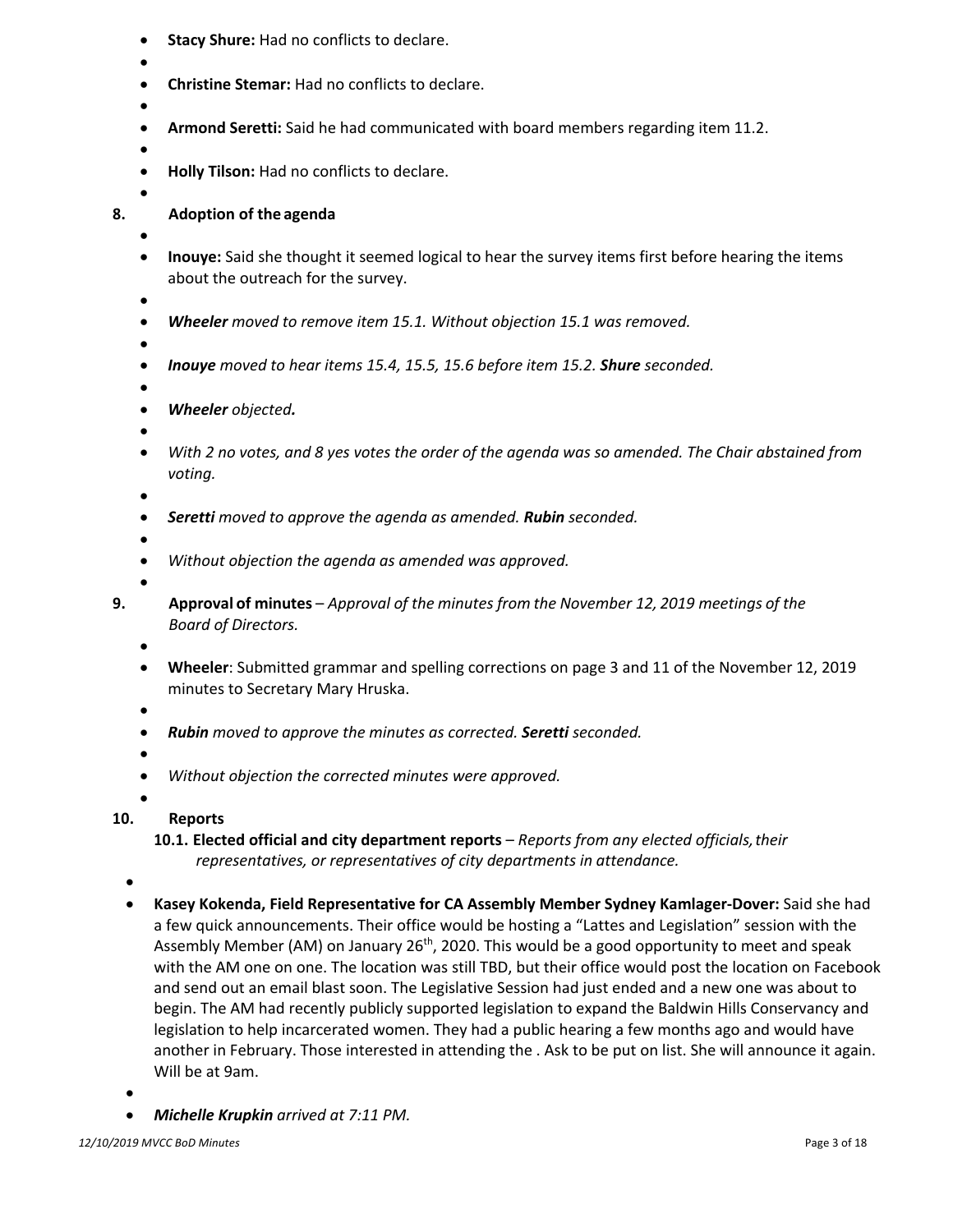- •
- **Stacy Shure:** Said she had a message from Elizabeth Garcia from Councilmember Paul Koretz's officer. Garcia said she intended to be at the meeting to give her report but could not make it. Garcia will defer to Shure's report. Shure had included what Garcia was going to update them on. Garcia was sorry she could not make it, something arose with her family.
- •
- **Venessa Serrano, with DONE:** Introduced her associate Semee Park, who had attended some of MVCC's recent committee meetings when Serrano was not available. Serrano said that DONE would be working with MVCC and other NCs to review their bylaws based on feedback they'd received from stakeholders and board members. They will provide recommendations and clarifications In areas such as absences and censures. She said the deadline for submitting amendments to the bylaws was 4/15/20. She thanked the MVCC for starting to work on those early.
	- o **Shure:** Said she noticed the minutes were not up from last BONC, so she was not clear on what comments were submitted involving removal and censure. She asked if they would discuss that at the December 16<sup>th</sup> meeting. **Serrano:** Said she believed it would be on the next agenda and that she would look into the status of the minutes.
	- o **Hanna:** Said, to clarify, the process for revising the bylaws was that any changes to the bylaws had to emerge from and be approved by a majority vote by the Bylaws Committee. Then the MVCC had approve those changes by a  $2/3<sup>rd</sup>$  vote. They would then have to be approved by DONE before they come back to the MVCC for a final reading. **Serrano:** Agreed that was the process. She added that part of the review that DONE was doing was comparing the bylaws to the MVCC's Standing Rules, which were more comprehensive than most NCs. They were doing this to make sure everything was consistent. **Rubin:** Added that there is a method wherein proposed changes could be brought directly to the board but that the preferred method was through committee.
- - *Andrea Ambriz arrived at 7:20 PM.*
- •

## **10.2. Officer Reports**

10.2.1. **Chair** – Elliot Hanna

- •
- **Hanna:** Deferred his Report.
- •
- **10.2.2. 1st Vice-Chair Marty Rubin**
- •
- **Rubin:** Said they should think about getting extra microphones, particularly wireless microphones. Also, the donuts at the meeting were complements of Primo's Donuts. And he asked that his name in the agenda be changed from Marty Rubin to Martin Rubin.
- •

**10.2.3. 2nd Vice-Chair** – Michelle Krupkin

- •
- **Krupkin:** Said that committees were meeting in December despite the holidays. They were working on scheduling alternative meetings in first week of January. She was still working on securing the DCRC as an alternate venue for committee meetings, but they had not returned her emails.

**10.2.4. Secretary** – Mary Hruska

•

- **Hruska:** Said her report was in packet.
- •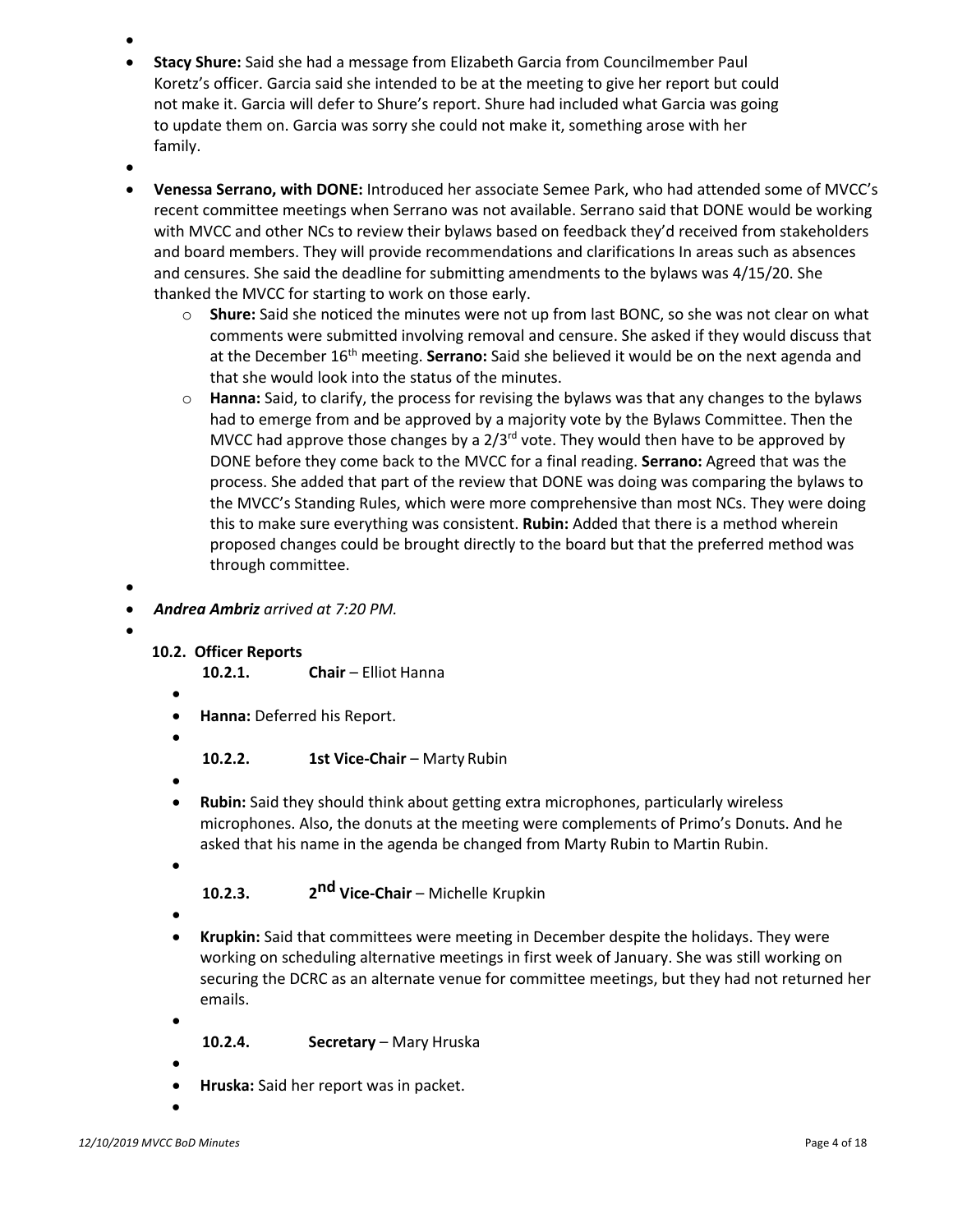**10.2.5. Treasurer** – Holly Tilson

- •
- **Tilson:** Said she submitted written report. The MER and Budget revisions were left off of the agenda, so the Board cannot take any action on them

#### • **10.3. Zone Director Reports**

**10.3.1. Zone 1** – Stacy Shure

•

•

- **Shure:** Read aloud her written report. (See Page 6 of "Additional Material Submitted", "Zone 1 Report")
	- **10.3.2. Zone 2**  MartyRubin
- • Said he had brought copies of the Zone 2 North Westdale Neighborhood Association Newsletter to the meeting. He said he had been contacted by stakeholders regarding a homless encampment on Barrington and another on Centinella under the Freeway. He said there were links to the two townhalls that Councilmember Bonin had on Homelessness and Public Safety that can be watched online. He took pictures of the homeless encampments on Barrington the day before, but they were currently no longer there. However, the problem was the sidewalks were blocked for pedestrians. He noted that the Santa Monica side of Centinella does not allow this. He felt that the City of LA needs to figure out a better solution. The encampments were bad for the people within them and are a breeding ground for crime. There had been a fire started in an alley and they later learned that a body was found in the area. There has been an Increase in shopping carts and suspicious looking characters with bicycles that look like they're scoping out the area. Zone 2 crime has not gone up but it is a public health concern for everyone. It is an emergency situation that should be treated as such on the local state and federal levels.
	- •

**10.3.3. Zone 3** – MaryHruska

- **Hruska:** Said her report was in the agenda packet.
- •

•

**10.3.4. Zone 4** – Armond Seretti

- •
- **Seretti:** Said there had been an increase in crime and homelessness. On Charnock at LA river, the gates and locks had been cut. The homeless were using the river walkway to get from Venice to the park. It had come to his attention that crimes in the zone were not showing up on crime reports. Including burglaries in his neighborhood, such as his next-door neighbor's car being broken into and a burglary three doors down from him. He had to clear the house for his neighbors because the police showed up four hours later and then said it was an act of god because the back door was broken even though all the glass was inside. They had to force the police to take report which had still not shown up on the crime report. He did not know if they could trust crime numbers and statistics because it appears they are were being reported correctly in his Zone. He found that very frustrating. Many people were reaching out to him. Not all of the crimes had to do with homelessness. The home break-ins were not typically done by transients. Still, he felt because of the incorrect crime statistics they were not getting the patrols they need. Only 11 cars in the pacific region was not helping. The situation was maddening and was part of the reason he was leaving the city.
	- o **Kadota:** Said the Mar Vista Neighborhood Association's annual meeting would be on January 23<sup>rd</sup> at 7pm at St Pete's in Zone 4. He said the topic would be on public safety.

**10.3.5. Zone 5** – Michelle Krupkin

•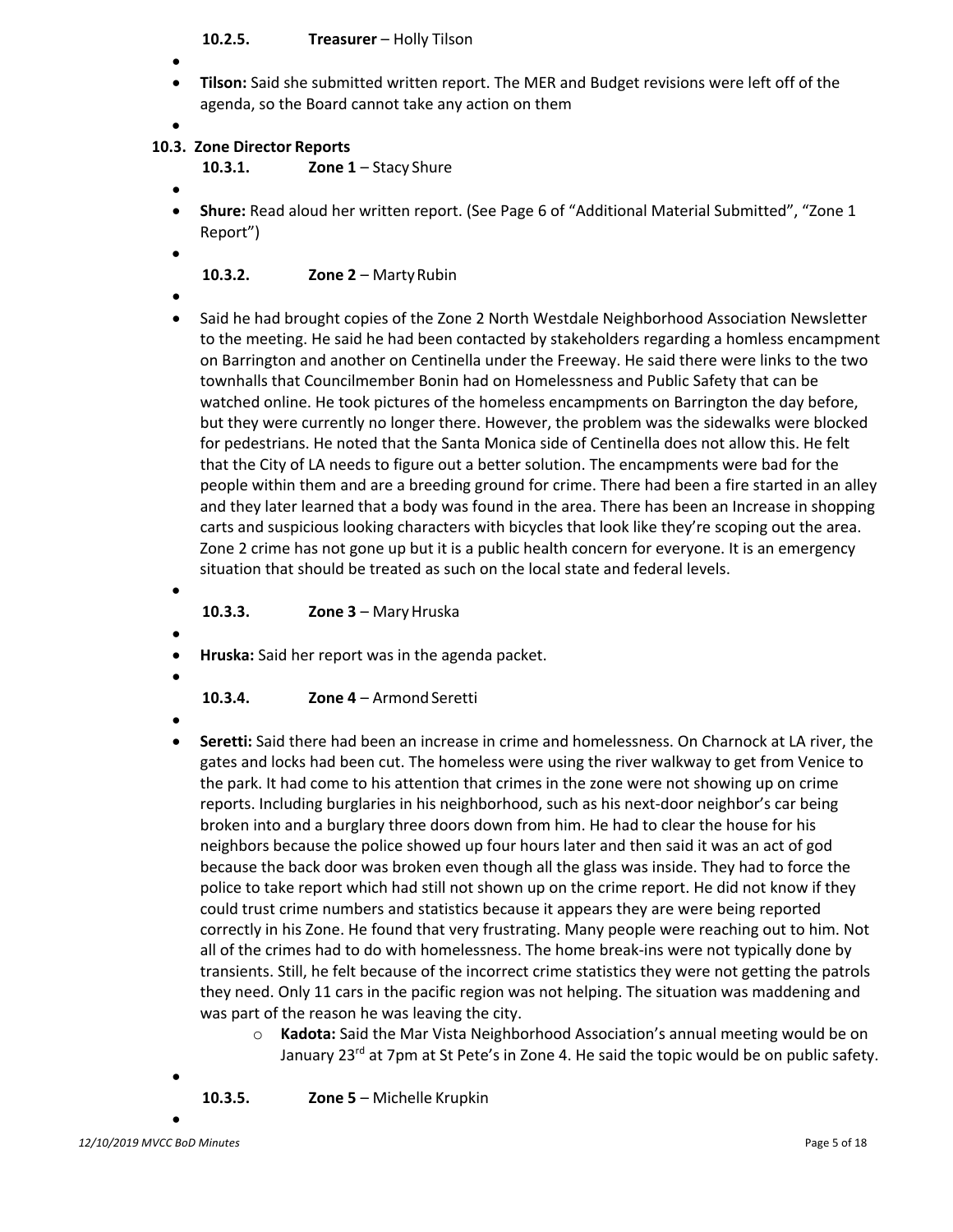- **Krupkin:** Said crime was up in Zone 5. There had been some break ins near Coolidge, McLaughlin and Venice in Apartment Buildings and a few opportunity break-ins in backyards. There have been several incidents of assaults at Grandview and Pacific and near encampments by the post office. Someone was hit in the head with a bottle near the post office The SLO is aware of them and they are talking about putting patrols near those areas but there have been no developments. A Preferred Parking District is in the works on Herbert between Inglewood and Grand View. One of her stakeholders was having problems with post office carriers not delivering certified mail, she referred to the Congresswoman's office since it is a federal issue. The stakeholder had already gone to the postmaster of Mar Vista and the mail carrier's supervisor. There was a recent Art Walk that was enjoyable although it was lower in attendance due to rain.
	- **10.3.6. Zone 6**  Holly Tilson
- •

•

- **Tilson:** Said local schools were preparing for holidays. Most will have Holiday programs which you can check on their websites. Crime is up in Zone 6. There have been a lot of smashed in back windows, attributed to an organized group working the neighborhoods. Some people had immediate police response but if they did not say somebody was in the house they waited 4-6 hours for police to come clear house.
- •
- **Kadota:** Said that the Santa Sleigh stops were at 8:25. The first stop is in Penmar and then is stops in Zone 4, 3 and 2.
- •

## **10.4. Committee Reports**

## **10.4.1. Elections & Bylaws**

- •
- **Rubin:** Said they have been working on the bylaws. They passed breaking up Zone 6 into two zones at Venice Blvd. South of Venice Blvd will be a seventh Zone. They passed Roberts Rules of Order instead of Rosenberg's Rules of Order. They have 7-8 things in queue to look at. He encouraged the community to get involved.
	- o **Ambriz:** Said the minutes for the 10/30 E&B Committee meeting were not on the website. She asked where she could find them. **Rubin:** Said that that meeting was technically unofficial so anything at that meeting would be pushed to next meeting. **Ambriz:** Said one of the agenda items from that meeting was missing from the agenda of the subsequent meeting. She asked what happened to the item. **Rubin:** Said he would appreciate if she would contract him or the vice-chair about that. That particular item was put on agenda as a place holder to discuss what would be done for extra board seat. But it was pulled it because there was a mistake in the wording. It will been revised to make it a more realistic item and it will be discussed. **Ambriz:** She thanked him for clarifying. But, she still wanted to follow up on the last 10/30 meeting. She had comments on that meeting in writing that she wanted to submit to the board for the record (See Pages 8-9 0f "Additional Materials Submitted")
	- o **Hanna:** Clarified that there was a technical error in the 10/30 Bylaws Committee Meeting's agenda in that the incorrect room was listed, which is technically a Brown Act violation and essentially the meeting never happened. **Vanessa Serrano**: Said that DONE had gotten some calls from stakeholders who wondered where those items had gone. She was tracing back minutes from the past board meeting and saw a report about the room change confusion. It said it was not Brown Act compliant so it was deemed unofficial. Her understanding was the Chair was not available, the co-chair was there but did not feel comfortable continuing with the meeting but public comment was still given, however the meeting was never officially started. She was not present at the meeting so she needed to do some background checking on it.

o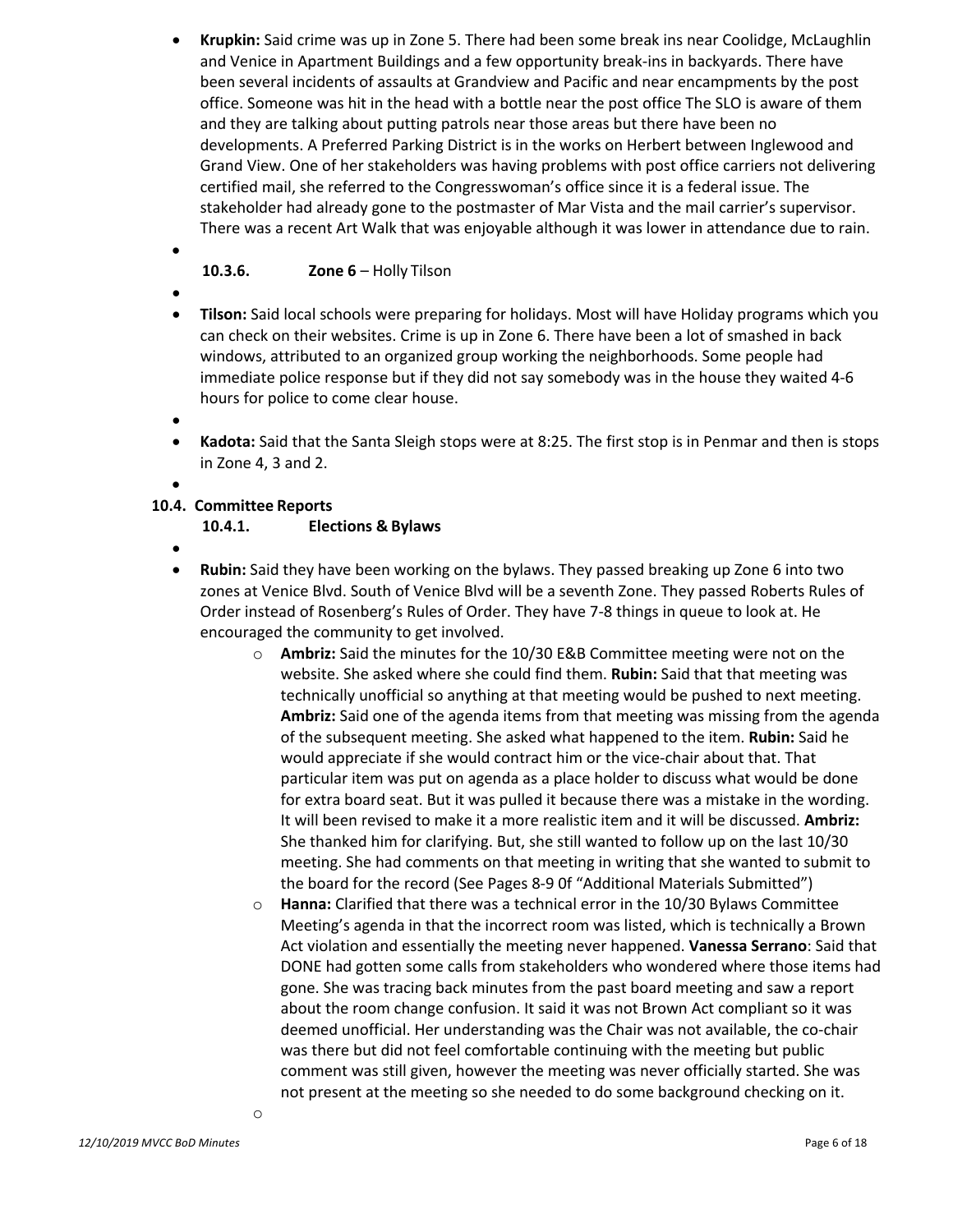#### **10.4.2. Planning and Land-UseManagement**

- •
- **Shure:** Read aloud her written report. (See Page 5 of "Additional Material Submitted", "PLUM Report.")
- •

## **10.4.3. Public Health & Safety**

•

• **Stemar:** Said they was working on the section of PH&S website to update their suggestions for preparing yourself for an earthquake, including instructions for children, seniors, and disabled people. They were working with an emergency preparedness group to schedule trainings throughout the year quarterly for free. She said to check the website for updates on that and to email her with questions.

> o **Rubin:** Asked if there were any updates on the neighborhood watch signs. **Stemar:**  Said they were going to be completed and installed within the first quarter of next year.

## **10.4.4. Education, Arts, and Culture**

•

•

• **Hill:** Said they were still working on the coloring book contest to get kids in the community involved. He invited the community to get involved in the committee. They have meeting on the first Wednesday of each month at the Mar Vista Library at 6:30 PM. Also, Mark Twain Middle School is having a mentor program. Please contact him for more information.

•

#### **10.4.5. Transportation &Infrastructure**

- •
- **Inouye:** Said her written report was in the packet. She added that the next meeting would be rescheduled, as it was currently scheduled for New Years Day. The co-chairs email was transportation@montevista.org. Their webpage is www.marvista.org/transportation
- •

## **10.4.6. Community Outreach**

- •
- **Wheeler:** Said they were working on the newsletters and their quarterly report would be submitted in January.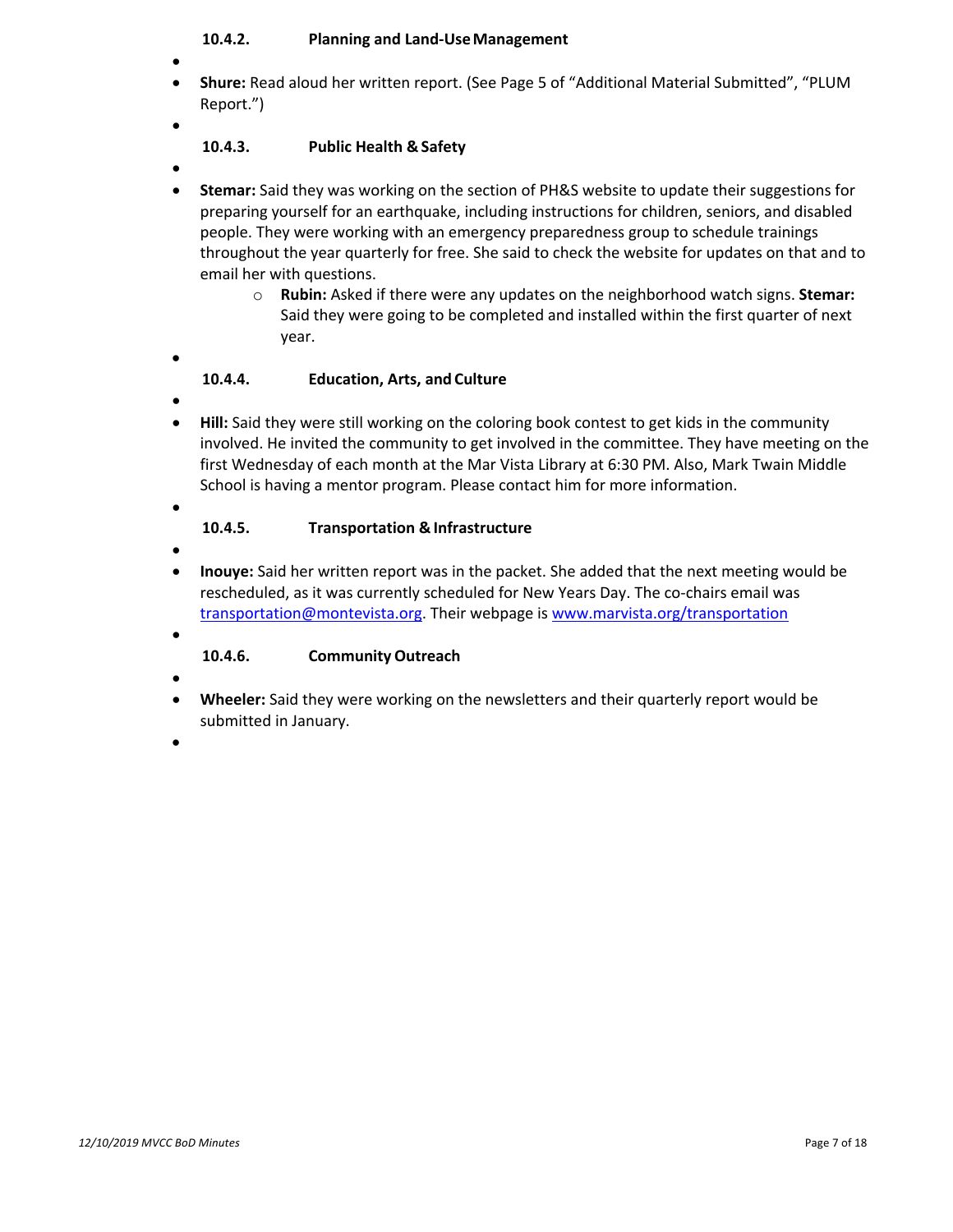#### **11. Special Orders**

- **11.1. Update Regarding Mar Vista Parking Demand Study** *Presentation and update from CD-11 in response to MVCC's August 13, 2019 motion requesting that CD-11 reconsider action on the Mar Vista Parking DemandStudy.*
	- •
	- **Bruins:** Said he knew **t**here had been a series of back and forth about this issue with his office. He said his office did not know what sort of information the community was specifically looking for. He asked what the community wanted to accomplish with the study so that what his office puts forward is responsive to the community's concern. He heard that they wanted an inventory of available parking in the community, concentrated around Venice Blvd in downtown Mar Vista and in some other areas that may be out of scope. There is interest in understanding occupancy data and the hypothetical demands for parking. He was not aware of any parking studies in other cities or LA that do demographic research or public opinion surveys. They have good vehicle ownership data from the census, so they could get information on current vehicle ownership patterns in Mar Vista residential areas from that. The census would have greater detail then what the city can provide. The question was how to get that information into a forum that is useful for the types of decision in the community the MVCC weighs in on, particularly on community plan update. He also recognized that parking was determined primarily by parking and zoning codes with incentive programs for larger developments. He asked the board what their questions was.
	- •
	- **Krupkin:** Clarified that the parking study started at T&I. While she was no longer a cochair, during her time as one she attended two meetings at CD11. At one point told to go to Community Plan effectuate this parking study. The DCP clarified that it had no interest in doing the study so it came back to Transportation. So, if he was trying to push the ball the Planning, they did not want it there. She would like to keep it in the realm of transportation. She yielded to Inouye.
	- •
	- **Inouye:** Asked Ken Alpern, the Chair of T&I, to come up and speak briefly because she was only six months into her position as co-chair and this had started before her time.
	- •
	- **Ken Alpern:** Said the survey was not supposed to be a tally of what parking they had but rather a study of the parking demands of the community and the enmet needs that would arise with the rise new development. They already have issues with parking. There is not enough and the problem is only getting worse. For the past 15-20 years the City has given up on providing parking – free or paid. It is a myth that people are not willing to pay for parking. Alex. Had done a great job of trying to work in between in difficult circumstances. When they brought this to Community Plan they were told "we don't do this." So There are a lot of Council Districts and LADOT that are interested. Alpern said he thought someone at Planning needed their arms twisted very hard. Parking is part of infrastructure where transportation and planning comes together. Despite the Expo Line, people of all ethnicities, gender, socioeconomic backgrounds, and immigration status are buying cars, and these are the same people willing to tax themselves for more alternative modes of transportation. So they need a Parking demand study on unmet needs and worsening unmet needs.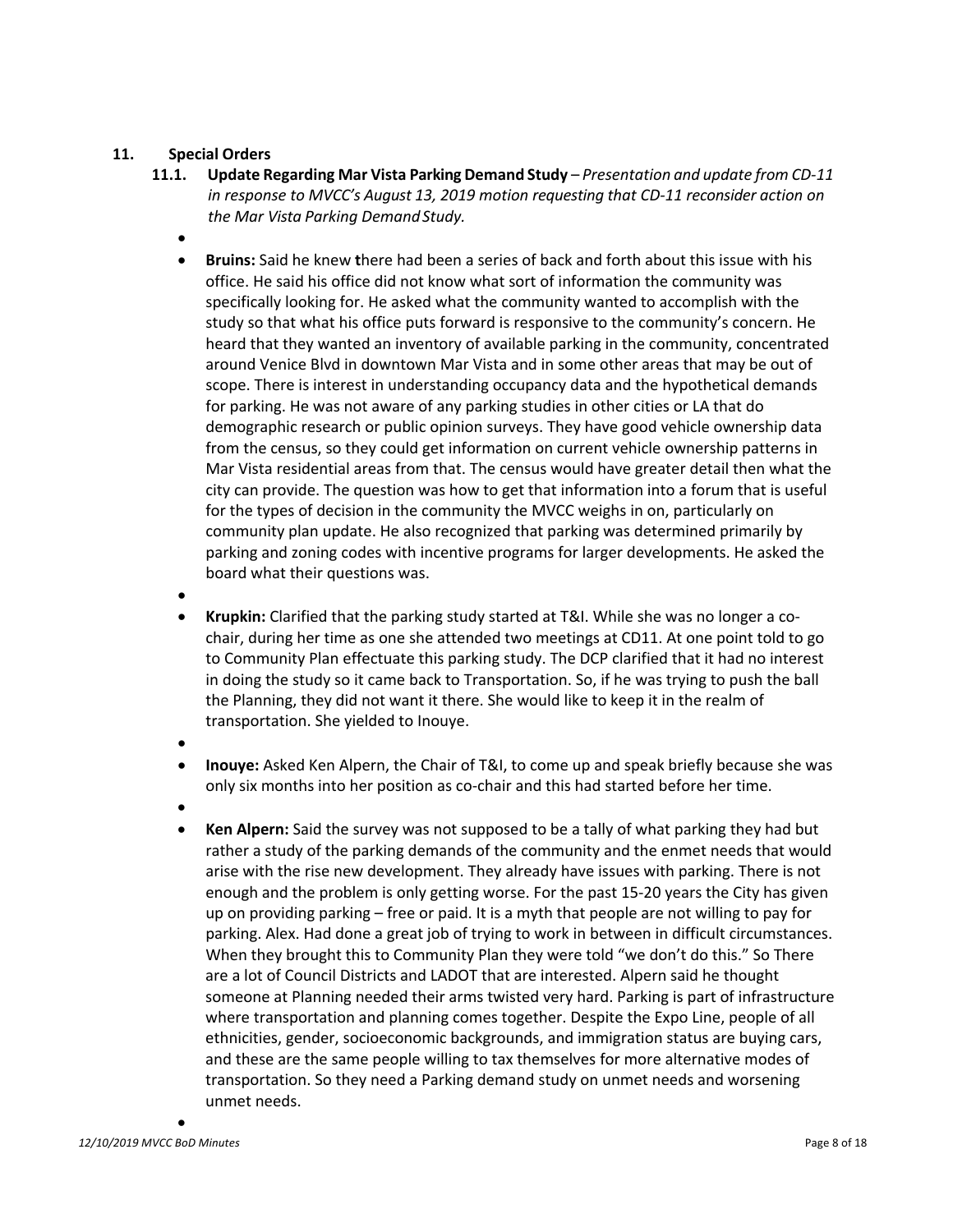- **Krupkin:** Said in the supplemental material packet they could find the Parking Demand Study Outline. Howard Weisberg had put a lot of work into it for a long time dealing with AB-744 and had been attending Transportation and Infrastructure Committee Meetings. Two years ago, in 2017 he wrote a scope of work request. She thought it was pretty clear that they wanted a Parking Demand Study.
- •
- **Bruins:** Said the key here was how does the City go about studying their Land Use Policies. Typically, when they do a parking study they are trying to inventory the resources in the community to figure out where there are mismatches between demand and supply generally coming out of temporal or pricing basis and determine what management strategies they can apply to address those kinds of acute block by block needs by better utilizing that assets that are in the community. That is the scope that their office proposed to the T&I Committee. The difference was that Howard Weisberg's scope includes a demographic research public survey aspect. That data exists through the census in a much more robust sample size than a relatively low-budget study.
- •
- **Tilson:** Said the parking study originally started with the 1244 Venice Development. AB-744 allows cities to do parking studies so they can tell developers, "you aren't going to get the 0.5 parking spots per unit." They can increase the amount of parking spots developers have to build to accommodate the neighborhood parking or their overflow parking. They are just asking the city to please do a parking study. They are building many projects and putting half a parking spot per unit. There will be overflow and it needs to be addressed. There are LA Times articles about how people in different LA Neighborhoods are spending hours driving around looking for parking. Howard's study shows it adds studies show it adds 3000 extra miles, which only adds to climate change. They are asking them to do what they can
- •
- **Bruins:** Said that the demand calculation scope that Howard was proposing was not actually specified by AB-744. AB-744 is more like the traditional parking study that they do, which is based on occupancy and availability of street parking. AB-744 also requires the study to include the effect of parking requirements on the cost of market-rate and subsidized apartments. That would not be a favorable assessment for this community because it would show that increasing parking requirements does increase the cost housing in a community that is already very impacted by a severe lack of affordable housing. Doing the study according to the guidelines of AB-744 very likely would come back to haunt this community. But if they do it in a pragmatic way by solving the street by street parking management challenges in partnership with the MVCC. They want to help manage the parking in the community more effectively, so the day to day quality of life is better.
- o **11.2 Announcement of Upcoming BoD Vacancy** – *Announcement of an upcoming Board vacancy and the procedure to fill said vacancy*
	- •
	- **Hanna:** Said that Armond Seretti had informed him that he would be leaving the board and vacating his seat. Hanna said Seretti was more than a colleague, he was a friend and he was sorry to see him go. So, now they need to fill the vacancy in Zone 4. It will be filled in accordance with article five, section six of the bylaws. The secretary will place an announcements on the website and send a special email announcement. The names of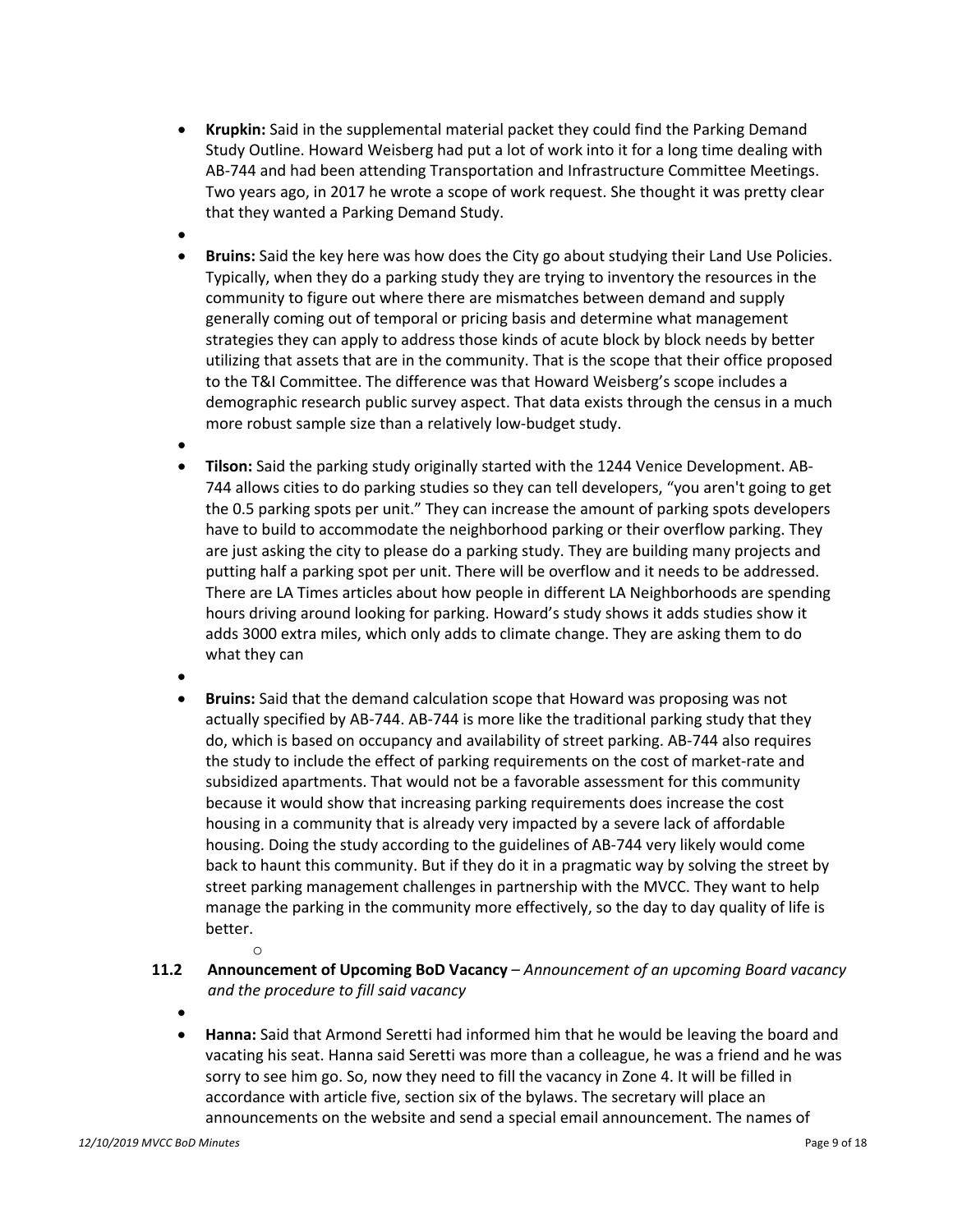applicants he receives in time for next agenda will be placed on next agenda. Anyone who's applied may make a statement and supportive his or her candidacy. The chair will make an appointment that subject to majority vote of the board. He asked the community to please make submissions to chair@marvista.org within 25 days of the current meeting, at approximately 8:15 PM January 7th, 2020. This will be a little different from the usual process because generally he does not get notice in advance of a resignation. The appointment will be effective at conclusion of the January 2020 board meeting.

- o **Krupkin:** Said the nest board meeting was on January 14th, not the 7th.
- o **Kadota:** Asked if it could be pushed back to 25 days after January 14th instead, because of the holidays. **Hanna:** Said the bylaws stated that it had to be effective 25 days after the announcement of resignation, which was technically this current meeting. It would not be fair to leave his Zone without representation for more time.
- o **Ambriz:** Asked the Outreach chair to reach out to stakeholder regarding this vacancy. **Wheeler:** Said she would do so.

**12. Consent Calendar** – *The Consent Calendar is reserved for items deemed to be routine and noncontroversial. Any board member may pull an item or items for further discussion.*

- *Wheeler pulled Consent Calendar Item 12.3.*
- •

•

- *Tilson pulled Consent Calendar Item 12.2.*
- •

• *Inouye moved to approve the remaining item on the Consent Calendar. Wheeler seconded.* 

- •
- Vote:

- •
- YES: Inouye, Wheeler, Rubin, Krupkin, Hruska, Stemar, Seretti, Tilson, Kadota, Ambriz (10)
- •
- ABSTAIN: Hill, Shure, Hanna (3)
- •
- *The remaing item on the Consent Calendar was approved.*
- •
- *12.1.* **[FUNDING][TILSON] Reimbursement for Hospitality Supplies**  *Approval of a reimbursement in the amount of \$110.72 to Kathryn Wheeler for hospitality supplies*.
- **12.2. [FUNDING][TILSON] Reimbursement for Outreach Supplies**  *Approval of a reimbursement in the amount of \$9.76 to Kathryn Wheeler for Outreach supplies.*
	- •
	- **Tilson:** Said there was a typo in the agenda. The amount should be \$92.76. *She moved to amend the amount. Wheeler seconded.*
	- •
	- *Without objection the amount was amended to \$92.76.*
	- • *Seretti moved to approve the motion as amended. Rubin seconded.* 
		-
	- • *The motion as amended was approved unanimously, save for Hanna, who abstained.*
	- •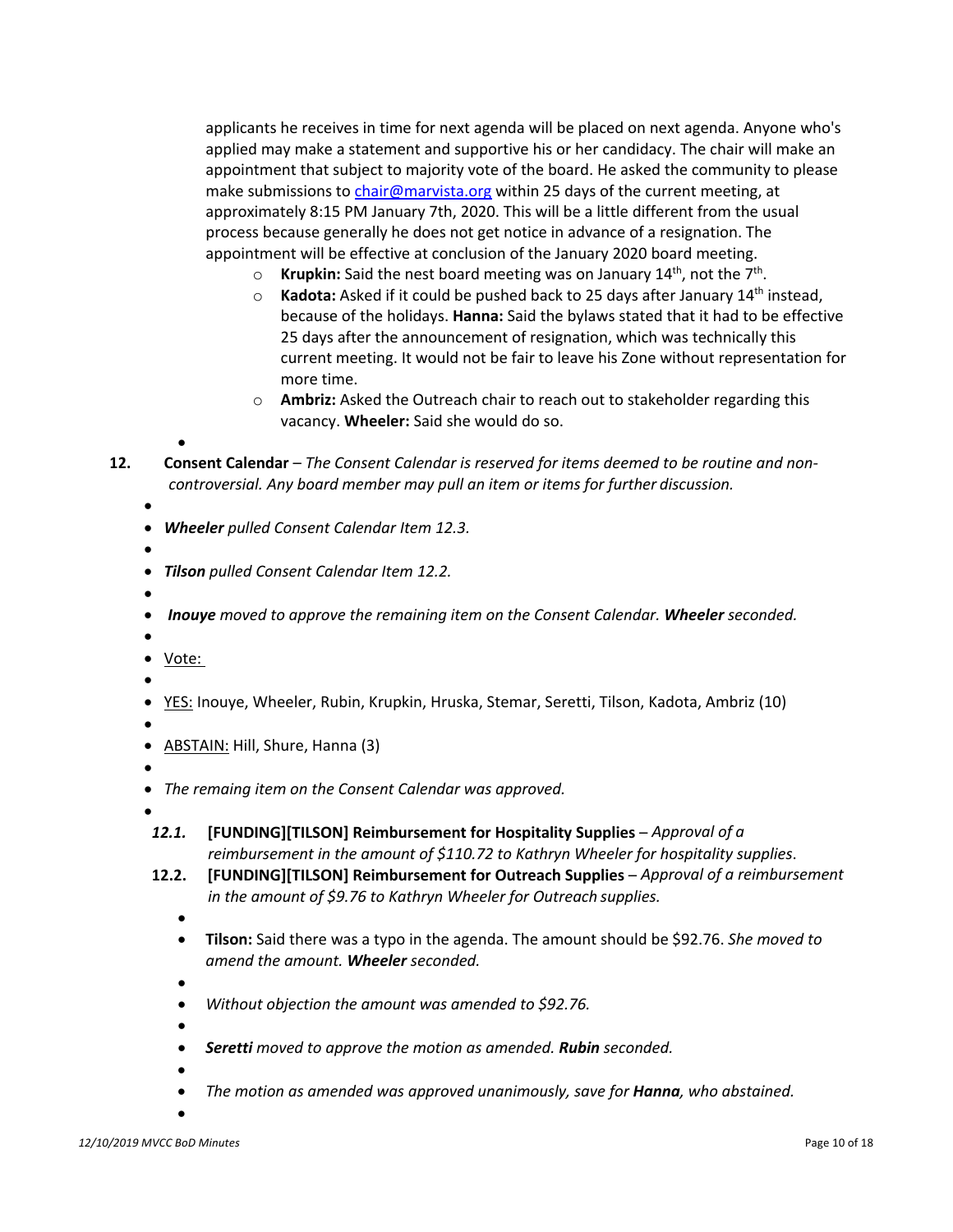- **12.3. [FUNDING][EACC] Richland Ave. Elementary School NPG**  *Discussion and possible action regarding an expenditure – in the amount of \$1,654 - for Astro Camp field trip return transportation costs.*
	- •
	- **Tilson:** Said she pulled the item because she was opposed to it for all the same reasons she stated at the last meeting. She felt this was more for individuals, rather than larger group of kids.
	- •
	- **Public Comment:**
	- •
	- **Unidentified Stakeholder**: Said if the MVCC gave Richland Ave. Elementary School this amount of funds then they had to give the same amount to every school.
	- •
	- **Ken Alpern:** Said this request was morally and legally problematic. He said it was good to help schools but generally the MVCC provides funds for actual tangible things that they could put their logo on. He thought the intent is wonderful but the NPG was ultimately problematic.
	- •
	- **Board Comment:**
	- •
	- **Hill:** He directed everyone to page 19-22 of the supplemental packet and asked them to read letters from the students of Richland Ave. Elementary School. He said this was something the students did and their parents helped them. He was still in support of this NPG because it was for the kids. It could really change these kid's lives. It takes a village and the MVCC was part of that village. There was a video and he thought a representative would be at the meeting to present it, but they were not at the meeting. Still, he implored the board to take a minute to read all the letters and to think about the kids.
	- •
	- **Wheeler**: Thanked the EACC for their hard work. She said she appreciated the difficulty of working within the maze that comprised city and school regulations. But, their job was to hold up those regulations. In Article 11, it is very clear that they cannot do this. This NPG was for 40- 50 kids, but those funds must be used for public purpose. The NPG does not meet that requirement. However, she greatly appreciated the need for kids to get out of the city and go camping. That is an experience that every child should have at least once in their life. So, if the motion is not passed, she would provide a personal check of \$100 to help the kids with their funding. She encouraged the rest of the board and other individuals to donate. She also felt that DONE and the MVCC had fallen short in training Committee members on what is and isn't allowed for NPGs.
	- •
	- **Hanna:** Clarified, that if they passed something that was not allowed within policy or guidelines the City Clerk would deny the request if they deemed it inappropriate.
	- •
	- **Seretti:** Asked if the DONE representative had any input. **Serrano**: Said the final decision would be with City Clerk and it would depend on what was written on the NPG. **Ambriz:** Asked Serrano if other NCs provided similar NPGs. **Serrano**: Said she had not seen NPGs for transportation, they were mostly for services. With transportation there could be liability issues. Ultimately, it was up to the city clerk.
	- •
	- **Kadota:** Asked Hill if there was outreach to schools or if it was a solo request. **Hill:** Said it was a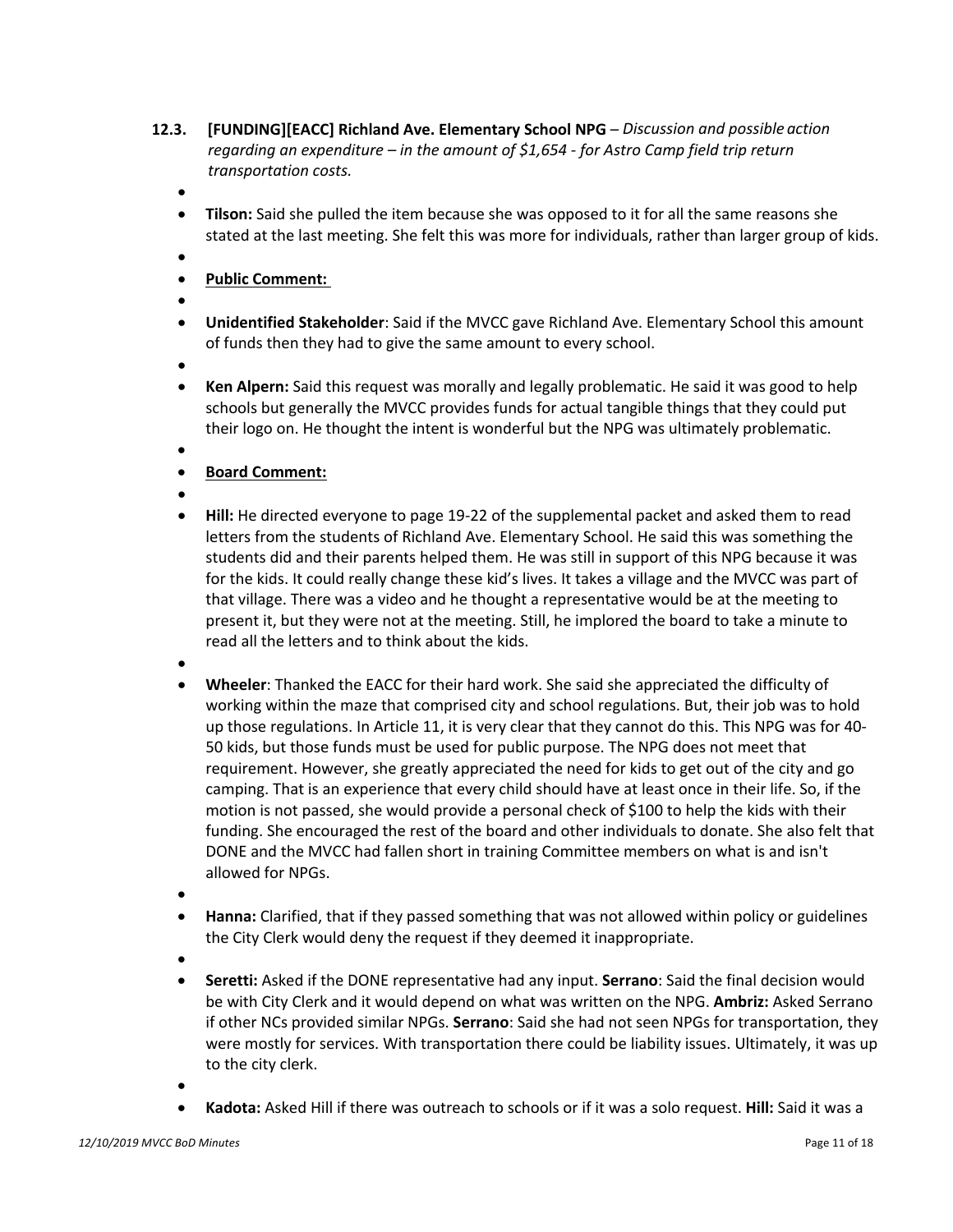solo request from the booster club at Richland. The students had already raised \$25,000 and the NPR was for the last of the money they needed. **Tilson:** Said that Principal asked the booster club to fund it. The NPG states that they lost Title I funding, the booster club is making up that loss and so they're requesting the funds. **Kadota:** Said he appreciated their initiative but the NPG did raise question of how they could support other schools equally.

- •
- **Ambriz:** Said she unfamiliar with NPG Committee process. She asked if it was protocol for different applications to come in from various applicants without a request for proposals. **Hill:** Said he did not know if it was common protocol. **Ambriz**: Said she was not sure if this was appropriate, but did not see a problem responding to one particular application. **Hanna:** Clarified that they do not solicit NPGs, individuals come to the MVCC to request funds.
- •
- **Shure:** Said that the request was to transport 40 students and three adults. She spoke to the principal of another school and they send four classrooms on this trip on rotating basis. They hold community fundraisers to pay for the trips. Personally, she felt if the MVCC was to make grants for every school for facilities, activities, libraries, etc. that were equitable for all she would support that. But she worried that this MVCC was not equitable to all the other students. She hoped they could come up with other ways to support all the students.
- • *Seretti moved to call to question. Hill seconded.*
- •
- *With 10 yes votes the questions was ordered to vote on the motion.*
- •
- VOTE:
- •
- Yes: Seretti, Hill, Ambriz (3)
- •
- No: Tilson, Stemar, Shure, Hruska, Krupkin, Rubin, Wheeler, Inouye, Kadota (9)
- •
- Abstain: Hanna (1)
- •
- *The motion failed.*
- •
- **13. Excluded Consent Items** *Discussion and further action on items excluded from the Consent Calendar.*

## **14. Unfinished Business and General Orders**

**[FUNDING][AMBRIZ] Replacement Video Equipment** – *Discussion and possible action regarding an expenditure - not to exceed \$2,000 - for replacement video equipment for use in broadcasting MVCC meetings.*

- •
- **Ambriz:** Thanked board members for tabling it at the last meeting since she was not present to give her input on the item. She said that thought that Tilson said that the MER potentially did not include this request but she was not sure if insurance money had come yet for the stolen equipment.
- •
- **Tilson:** Said as of this meeting it had not come yet. It should have been posted July 1<sup>st</sup>, but every month since they have not posted it. She was hoping they would get it by January  $1<sup>st</sup>$ .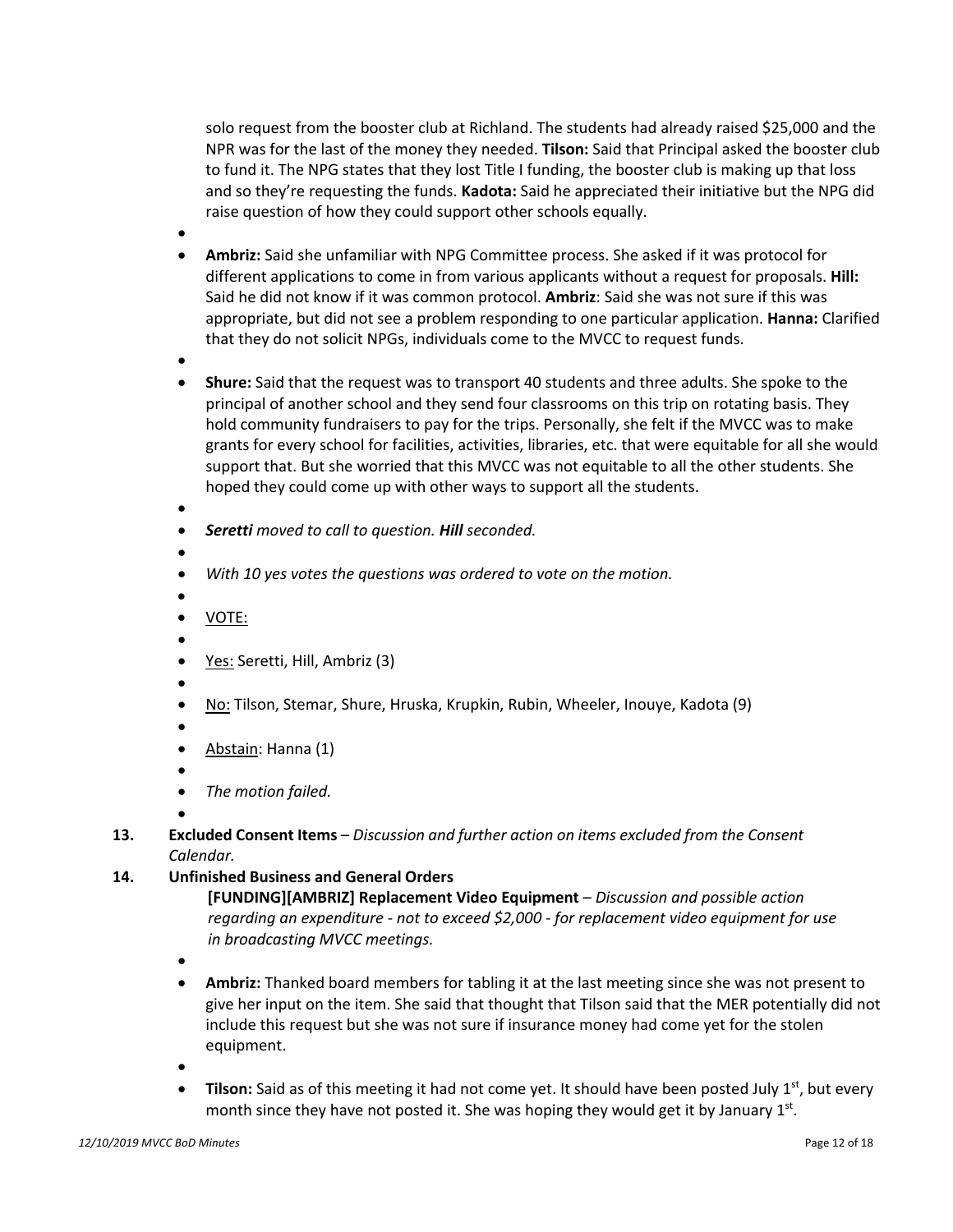- •
- **Public Comment:**
- •
- **Ashley Zeldon:** Asked if this would broadcast the meetings live. **Kadota:** Said it could. **Zeldin**: Asked if it would the broadcast would be on the MVCC website. **Kadota:** Said it could. **Zeldin:** Said in that case she supported the motion because it would level the playing field for those with disabilities who could not attend the meetings.
- •
- **Vanessa Colosio-Diaz:** Said she supported this because it would help who have commutes who could not cannot make it to meetings on time.
- •
- **Kalani Whittington:** Said she was on the fence. She did not want the meetings to be overtaken with people with no interest in this particular area who were just trying to promote a cause, such as bicycle lanes on Venice or anti-single-family-housing groups. At a recent townhall with Councilmember Bonin people from Irvine pushed their agendas. She asked what type of restrictions there would be.
- •
- *Rubin moved to approve the item. Hill seconded.*
- •
- **Board Comment:**
- •
- **Inouye:** Asked if there was list of the equipment that they are looking to purchase. She would like to see detailed list before they approved it.
- •
- **Wheeler:** Thanked Ambriz for her concern over the video equipment. But Wheeler believed that this should be sent to the outreach committee first. It was already on a future agenda item for that committee. The amount requested was more than four times what is necessary to replace the old outdated video equipment. There was less expensive equipment they could purchase. She believed this needed to be discussed within the outreach committee and then presented to the board. Cell phones could be also be used as many had good quality audio and visuals and streaming apps. There are several Oscar nominated films that have been shot on iPhones. The last video uploaded to the MVCC YouTube page was uploaded in 2011. There are only 25 videos on that page and 7 subscribers. She suggested that Outreach to do more research and form a plan before they authorize any purchase.
- •
- **Hanna:** Said he believed the limiting factor with the videos in the past was not equipment, but rather labor. He was in support of the idea, they just need to figure out labor. **Kadota:** Said they were holding back on livestream at the time because it was new to them and they had uploading issues.
- •
- **Hruska:** Agreed that the rate-imiting factor was labor. She thought the motion needed to include specification for who would be doing the work of setting it up, cataloguing, uploading, ect.
- •
- **Shure:** Asked for clarification, if this equipment would replace what was stolen. **Kadota:** Said that was correct. **Shure:** Said therefore, then the cost would not be a factor here, since they had already received reimbursement **Hanna:** Said the reimbursement has not shown up yet. **Kadota:**  Said there may be cheaper alternatives now. **Shure:** Said, granted, the money was there and it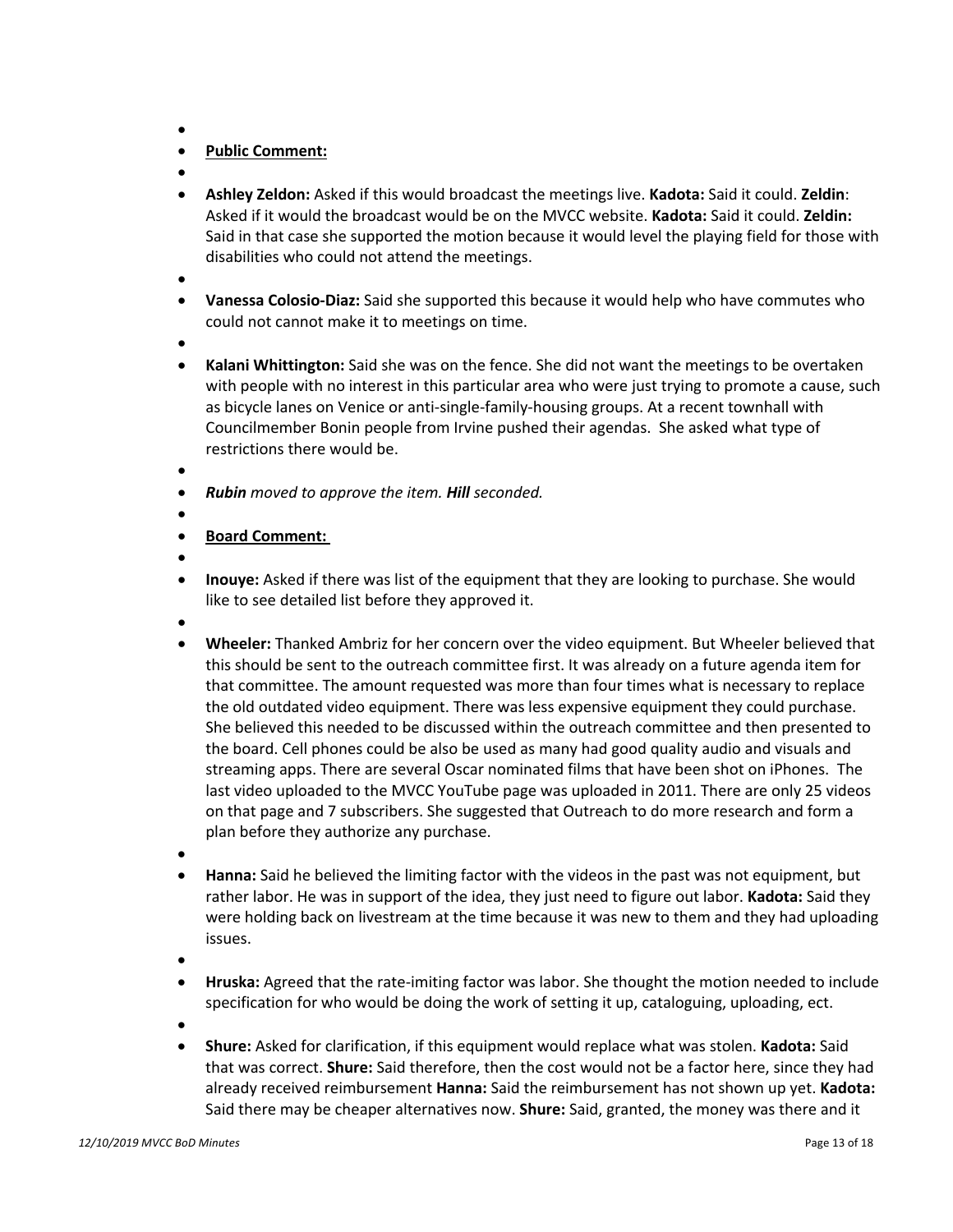was not a new expenditure. She asked if they were voting on a motion to expend money to replace the equipment, or are we voting on a motion to actually approve videotaping broadcasting of the meetings, because those were separate things. **Hanna:** Said only replacement of the equipment.

- •
- **Seretti:** Said it seemed like they were putting the cart in front of the horse. He said they could YouTube live it from their account from any device and be done with it. He asked if they could approve the funds and then approve then commute it to outreach to figure out the labor aspect. **Hanna:** Said generally they would want to send it to Outreach first and then bring it back, because once you approve an expenditure, the expenditure can happen and there's nothing to stop it from happening.
- •
- **Kadota:** Said that the equipment they had purchased was a Nivo Camera that could be operated with an iPhone, they had an iPad so it was not on anyone's particular device, and they had microphones, a hotspot for internet and a corded mic. It could also be used at committee meetings to capture guest speakers like that so that people can see presentations. He felt is was better to capture it all with the MVCC equipment as opposed to their own individual equipment.
- •
- *Seretti moved to commit the item to the Outreach Committee. Inouye seconded.*
- •
- **Public Comment:**
- •
- **Wayne Wheeler:** Asked if it was just the funding question that was being sent to Outreach or the methodology of recording the meetings too. **Hanna:** Said it could be anything.
- •
- **Vanessa Colosio-Diaz:** Said she was concerned that sending it back to Outreach would make the approval process take longer.
- •
- **Kalani Whittington:** Suggested that outreach check what other NCs are doing.
- •
- **Board Comment:**
- •
- **Rubin:** Said they would need some policy on how the video would be operated. **Hanna:** Said they were discussing sending it back to Outreach, not the policies of operation itself.
- •
- **Kadota:** Said this was a funding motion. So, they could allocate the money now and hold on implementing until outreach figured out the implementation logistics.
- •
- **Ambriz:** Asked Seretti to clarify if his motion was to send it to Outreach to figure out funding or policy. **Seretti:** Said they did not know what they were buying and there was no policy in place. So they needed to figure that all out first.
- •
- **Wheeler**: Said that outreach would provide a list of equipment options for the board to consider. They would bring a comprehensive report to the board and the board would decide.
- •
- **Ambriz:** Said she wanted a summary of issues with concerning operations, logistics and specific equipment. Those were things that certainly can fall into the purview of the outreach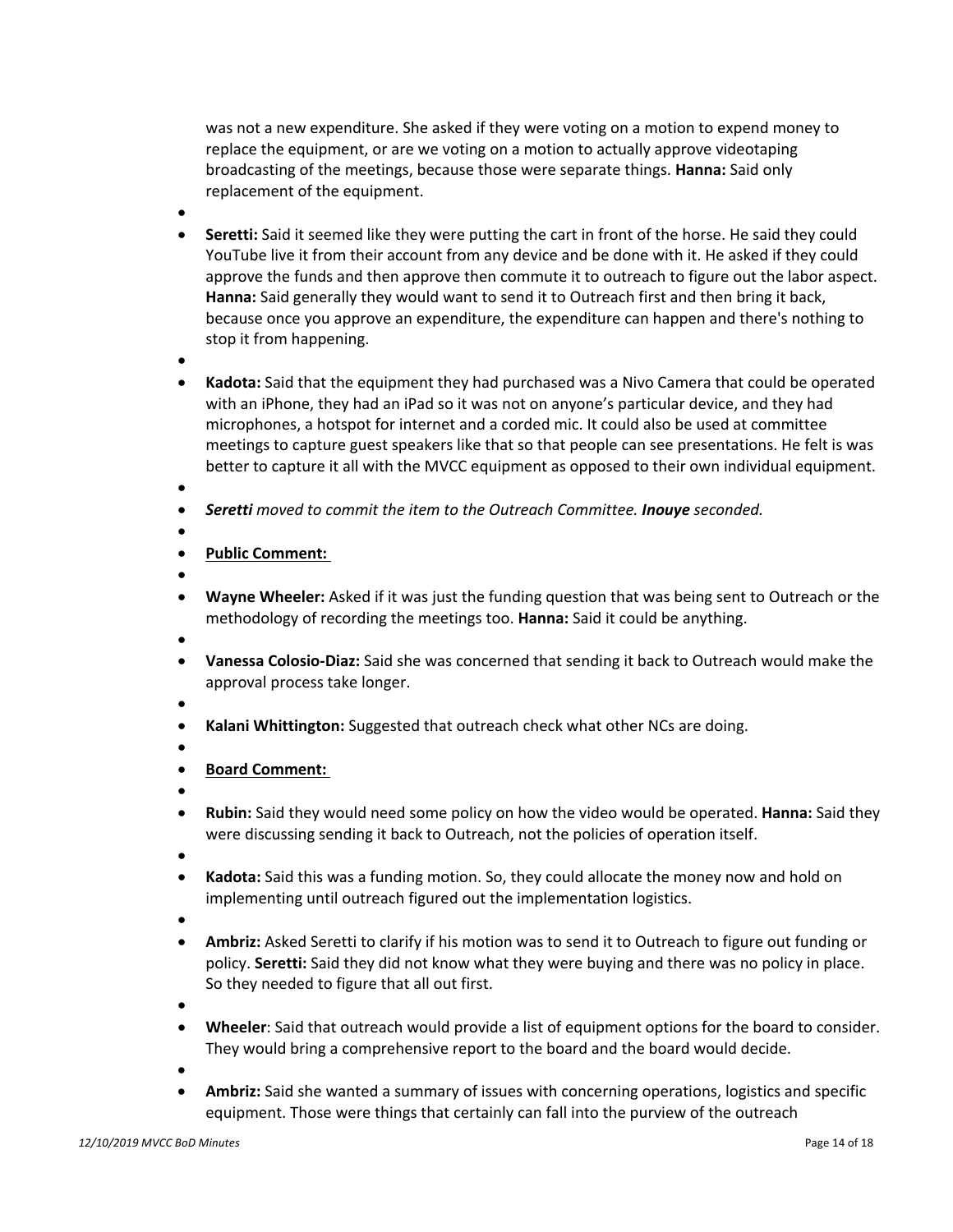committee. Her understanding was that the previous body had approved purchase of equipment and this motion spoke to the replacement of that equipment.

- •
- **Krupkin:** Said the motion had no specificity regarding vendors, pricing for cameras, etc. She did not think the city clerk would approve a blank check. She thought it was better to commit this to outreach.
- •
- Vote:
- • Yes: **Inouye**, Wheeler, Rubin, **Krupkin**, Hruska, Tilson, **Seretti** (7)

•

- No: Ambriz, Kadota, Hill, Shure, Stemar (5)
- •
- Abstain: Hanna (1)
- •
- *The Item was committed to outreach.*
- •

#### **15. New Business**

- **15.1. [FUNDING][OUTREACH] Flyersto Publicize Community Plan Survey** *Discussion and possible action regarding an expenditure - not to exceed \$5,100 - for design, printing, and distribution costs for a flyer to publicize the Community Plan survey.*
- **15.2 [FUNDING][OUTREACH] Community Plan Survey**  *Discussion and possible action regarding an expenditure - not to exceed \$1,000 - for design, printing, and distribution costs for a survey for the Community Plan Input Document*
- **15.3 [FUNDING][EXFIN] Appropriation for an MVCC Newsletter**  *Discussion and possible action regarding an expenditure, not to exceed \$8,000, for an MVCC newsletter*
- **15.4 [POLICY][T&I] Transportation Survey**  *Discussion and possible action regarding an MVCC Transportation Survey for input to the Palms-Mar Vista-Del Rey Community PlanUpdate.*
	- - **Inouye:** Said there were two motions. The First motion was in volume two of the board packed on page 28. It is for a short, 7-question, Transportation survey to stakeholders to collect feedback regarding general transportation questions. The data will be sent to DCP to inform the mobility element of the Palms Mar Vista Community Plan update. The questions were based on a survey from the Southern California Association of Government that went out over the summer and in addition, there are also demographic questions at the end of the survey. The committee felt very strongly that they needed to collect information about the people who were answering the questions so that they have a full file of who provided this information. None of the demographic questions ask for personal identity information. They are using Google Forms because it is a free platform that provides many of the same features as a Survey Monkey account. The board could take proposed survey online to get a feel for it. If they run into issues with regards to specific questions, this should be sent back to committee to work out those questions because this was not the place to do that.
	- •
	- **Public Comment:**
	- •
	- **Wayne Wheeler:** Said he was supportive of the idea of a survey. But, he had a background in data analytics and his concern was that generally online surveys are not considered accurate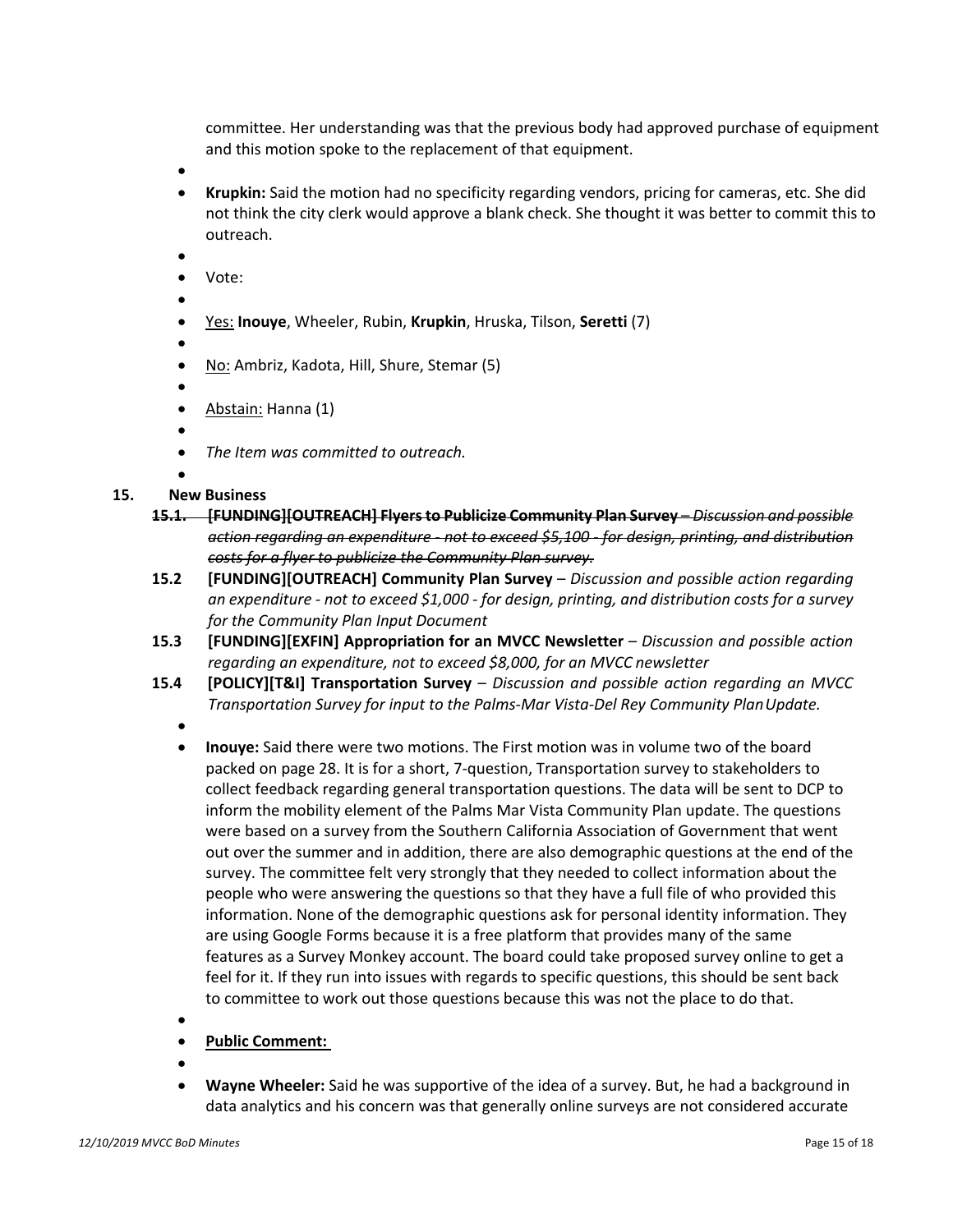at all. Because they are a push model rather than a pull model. And from what he understood from the packet, the sole identifier respondents to the survey was email, which does not identify a single, unique individual, nor does it identify the individual as being a stakeholder. You can get good surveys from a small sample if it is dispersed properly. In this case their trust in the results of the survey would be near zero because there's no methodology to control the identity of the surveyors.

- •
- **Ken Alpern:** Said Wheeler had made good points. On the other hand, it was very important to get this information for the input document and whatever methodology for the survey they use all the committees want the same outcome. He asked them to not let a disagreement about the process to prevent the important work from being done. They did not have much time to do it. Door to door surveys were expensive, but the internet has its own issues. He urged them to listen to each other and if you disagree to find an answer, because everyone wants the same final result.
- •
- **Ashley Zeldin:** Sais that as a renter who had lived in this area for 8 years she had never received any correspondence from the MVCC in her mailbox. She was concerned that renters would not be represented if it was a paper, door to door survey.
- •
- **Board Comment:**
- •
- **Wheeler:** Said she had lots of problems with the online survey. She passed out a handout about Survey Monkey vs Google Forms. Outreach's proposal was well under \$1,000 and would provide a 99% confidence level with less than 5% margin of error. She had it all figured out on how they can do it in a timely fashion. Email was not a good way to get a good sampling.
- •
- **Hill:** Asked where the data would be stored and who would have access to it. **Inouye:** Said the chairs of T&I would have access to the Google Forms. It would be in the cloud and google had never had a data breach. Top universities in the country use it.
- •
- **Wheeler:** Said she had concerns that Google Forms would place advertising analytics and targeting cookies on Mar Vista Stakeholder's computers. Information would be collected long after the stakeholder had completed the survey. That is a part of Google forms that cannot be disabled, but it can be on Survey Monkey. Online surveys cannot provide the numbers needed to determine the proper sampling size or the margin of error. Gmail allows for people to obtain an infinite number of email addresses. Pew research reports that the accuracy of polls depends on how they are conducted. Online polls do not have a proven record of accuracy and can be more biased. She was also concerned about the demographic information and that the current Google Form was not on a MVCC email address.
- •
- **Rubin:** Said that surveys were an excellent way to do outreach. Having volunteers go door to door to get them filled out was the best method, such as when people do outreach for elections. But nothing will be perfect and they had to get the most bang for their buck. All they could do was try to get out there and talk to people and let them know their serious about wanting to help the community.
- •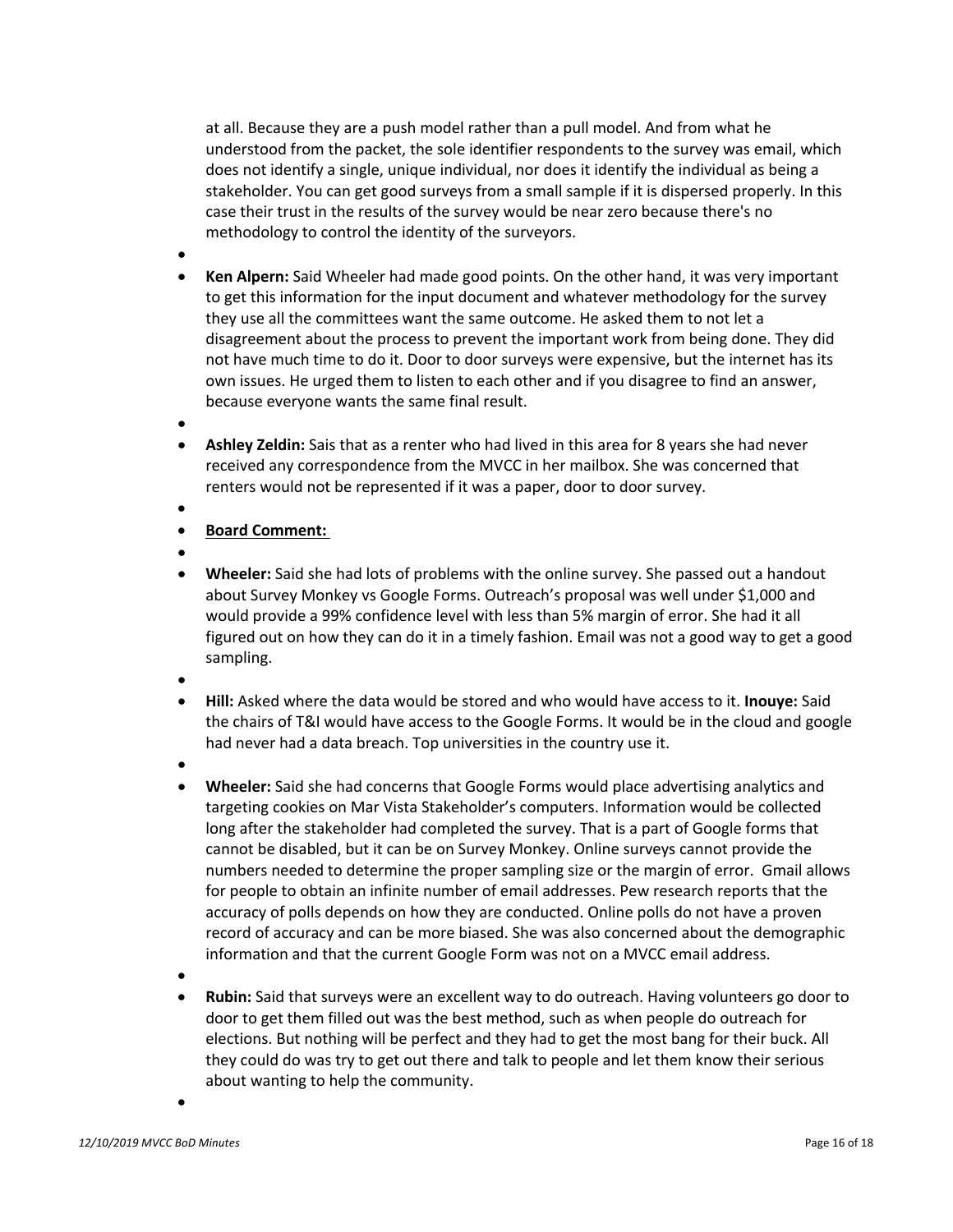- **Krupkin:** Said they were just voting on the questions to be adopted not the survey method. They should just look over the content and then move on.
- •
- **Hruska:** Said that the board had the opportunity to discharge its mandate of providing stakeholder input to the city on the community plan update process. The success of this endeavor was directly proportional to the timeliness of its delivery. The goal was to come up with a survey, do the survey and provide it to city as part of the input process. That should be the driving force of their discussions.
- •
- **Shure:** Agreed with Hruska, she thought they were discussing the content. Also, the community plan update committee was a subcommittee of PLUM and all work should flow through PLUM. Input for community plan update, it should run through PLUM. They need to follow the methods that were set out in their bylaws for this process.
- •
- **Ambriz:** Said there was a joint T&I and community plan meeting. **Shure:** Said it was not requested before PLUM first and there is a hierarchy that should be followed in terms of committees and subcommittees. This was not done properly.
- •
- *Inouye moved to approve the item. Krupkin seconded.*
- • Vote:
- •
- Yes: Kadota, Ambriz, Inouye, Hill, Krupkin, Hruska, Shure, Stemar, Seretti, Tilson (9)
- •
- Abstain: Wheeler, Rubin, Hanna (3)
- • *The motion was approved.*
- •
- **Inouye:** Said she would have to recuse herself if they were going to consider the second motion in the packet on page 38. **Hanna:** Said a second motion on this would be considered out of order because they had already passed something on it.
- •
- **15.5 [POLICY][T&I][COMMUNITY PLAN] Combined Venice Blvd. and Transportation Survey**  *Discussion and possible action regarding combining the Venice Blvd. and Transportation Surveys, for input to the Palms-Mar Vista-Del Rey Community Plan Update, into a single online and paper survey.*
	- •
	- **Ambriz:** Said they had joint committee meeting with T&I and community plan at which they explored, discussed and approved to insert the transportation survey into a combined Venice Blvd survey so it would become a single online and paper survey.
	- •
	- **Board Comment:**
	- •
	- *Ambriz moved to approve the item. Hruska seconded.*
	- •
	- **Wheeler:** Said it was impossible to have it be a single online and paper survey. It is 13 pages when it is printed out so it would too expensive to print a paper version of the survey.